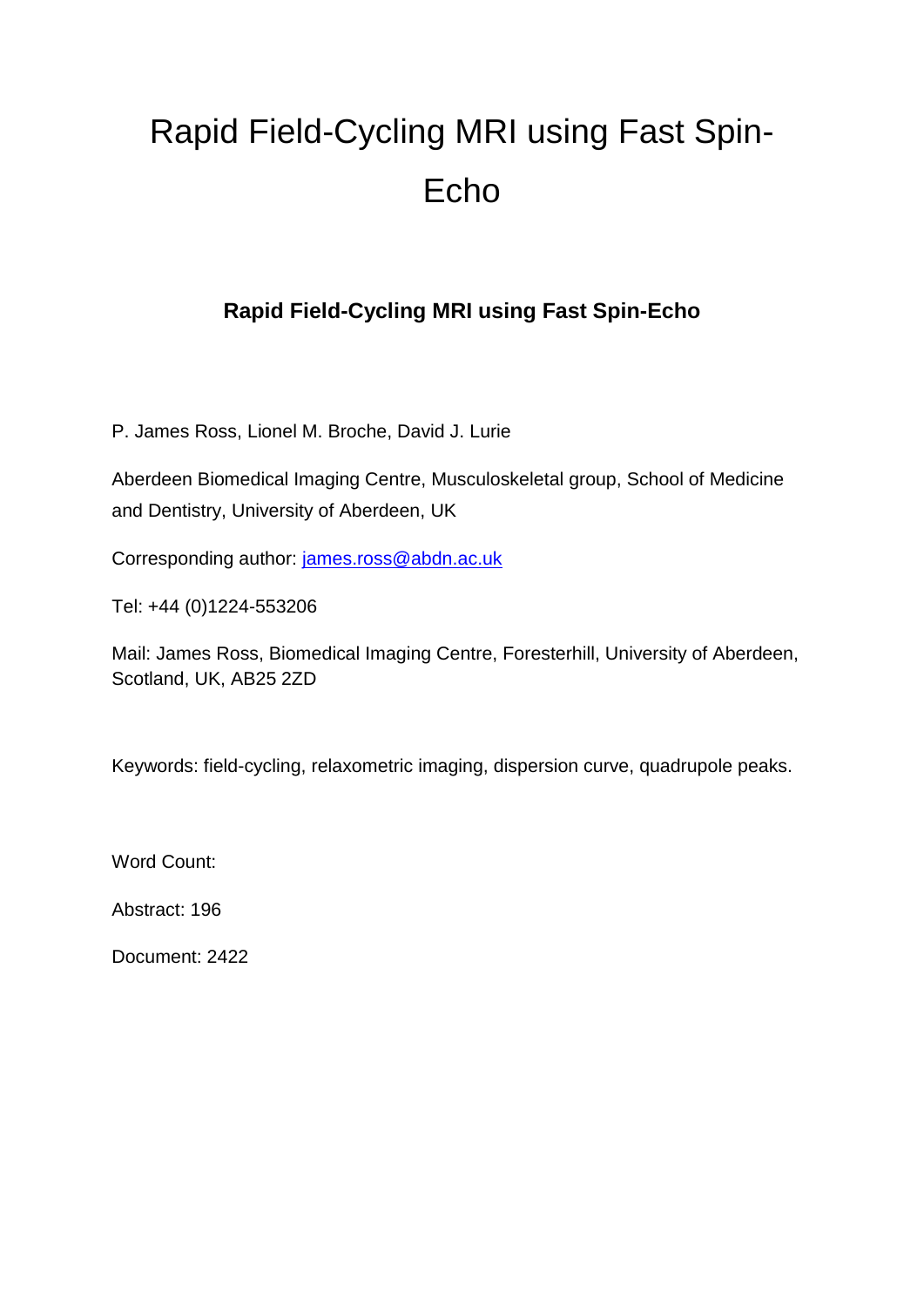### **Abstract**

Purpose: Fast Field-Cycling MRI (FFC-MRI) is a technique which promises to expand upon the diagnostic capabilities of conventional MRI by allowing the main field,  $B<sub>0</sub>$ , to be varied during a pulse sequence, allowing access to new types of endogenous contrast. This necessitates longer scan times however, which can limit the technique's application to clinical research. In this paper an adaptation of the Fast Spin Echo pulse sequence for use with FFC-MRI is presented, known as Field-Cycling Fast Spin-Echo (FC-FSE). This technique allows much faster image acquisition, thus shortening scan times significantly.

Methods: Image quality and relaxometric accuracy were assessed by comparison of phantom images with data obtained using conventional techniques. As proof of principle, relaxometric images were obtained from the thighs of a human volunteer.

Results: Image quality remains good for speed-up factors of up to 4-fold. The accuracy of relaxometry data is in good agreement with conventional techniques. Results from a volunteer study were encouraging, demonstrating that the technique is sensitive enough to detect quadrupole peaks in-vivo.

Conclusions: The technique has been demonstrated in phantom experiments with little loss of image quality or relaxometric accuracy. Initial in-vivo results pave the way for future clinical studies.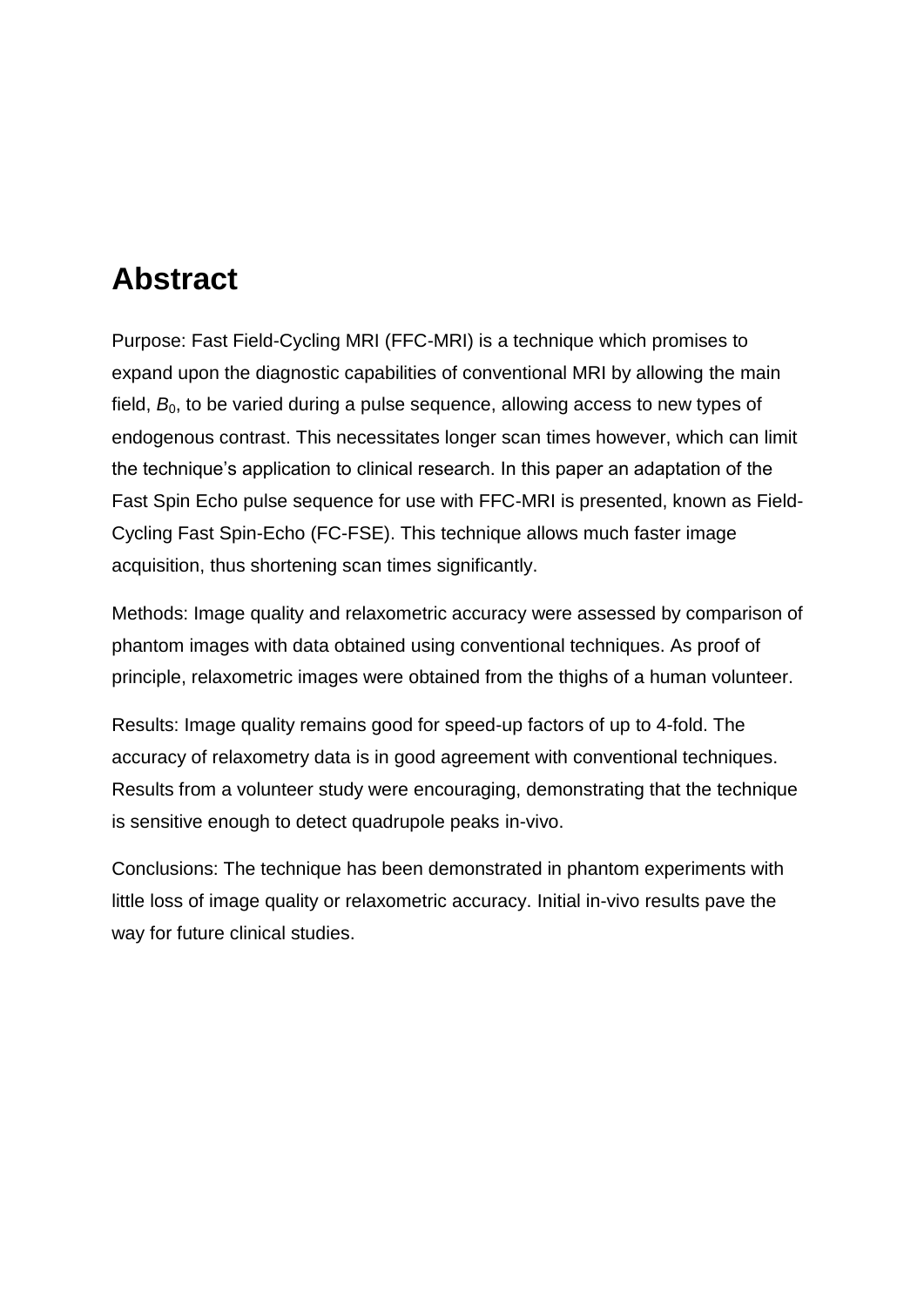### **Introduction**

Fast Field-Cycling NMR (1) (FFC-NMR) is a well established technique that allows probing the variation of NMR relaxation rates with the Larmor frequency (or equivalently magnetic field strength). The relaxation parameter most commonly investigated is the longitudinal relaxation rate *R*1, which typically has a strong dependence on field strength. Plots of *R*<sup>1</sup> against Larmor frequency are known as dispersion plots, and have a wide range of applications ranging from solid-state physics to the biological sciences. One such application of FFC-NMR is in the study of proteins in which <sup>1</sup>H-<sup>14</sup>N cross relaxation effects may manifest as significant increases in *R*1 occurring at specific NMR frequencies, generating peaks in the dispersion plot (2). In such samples these 'quadrupole peaks' can provide useful information on protein dynamics and concentration (3,4) which can be advantageously exploited in medical contexts. For instance FFC-NMR has shown recent promise in the characterisation of osteoarthritis (5). While FFC-NMR remains a useful tool for investigating *R*1, the maximum sample size that commerciallyavailable FFC NMR relaxometers can support is typically a few millilitres. This technique requires the collection of biopsies which limits the application of FFC-NMR for use in-vivo.

Fast Field-Cycling MRI (FFC-MRI) is a recently developed technique that aims to perform FFC-NMR on an MRI scanner, enabling the study of patients without intervention (6). Our team has built three such FFC-MRI scanners, two of which are whole-body sized. One limitation of FFC-MRI is the long scan time required by the acquisition of data over different values of  $B_0$ , particularly if  $R_1$  measurement is to be performed. Previous work has demonstrated relaxometric imaging where FFC-MRI is used to manipulate image contrast, for example to obtain "protein contrast" images by careful choice of the evolution field (7). In the work of Ungersma et al. (8) , cross relaxation effects were observed using FFC-MRI in protein gel phantoms and  $T_1$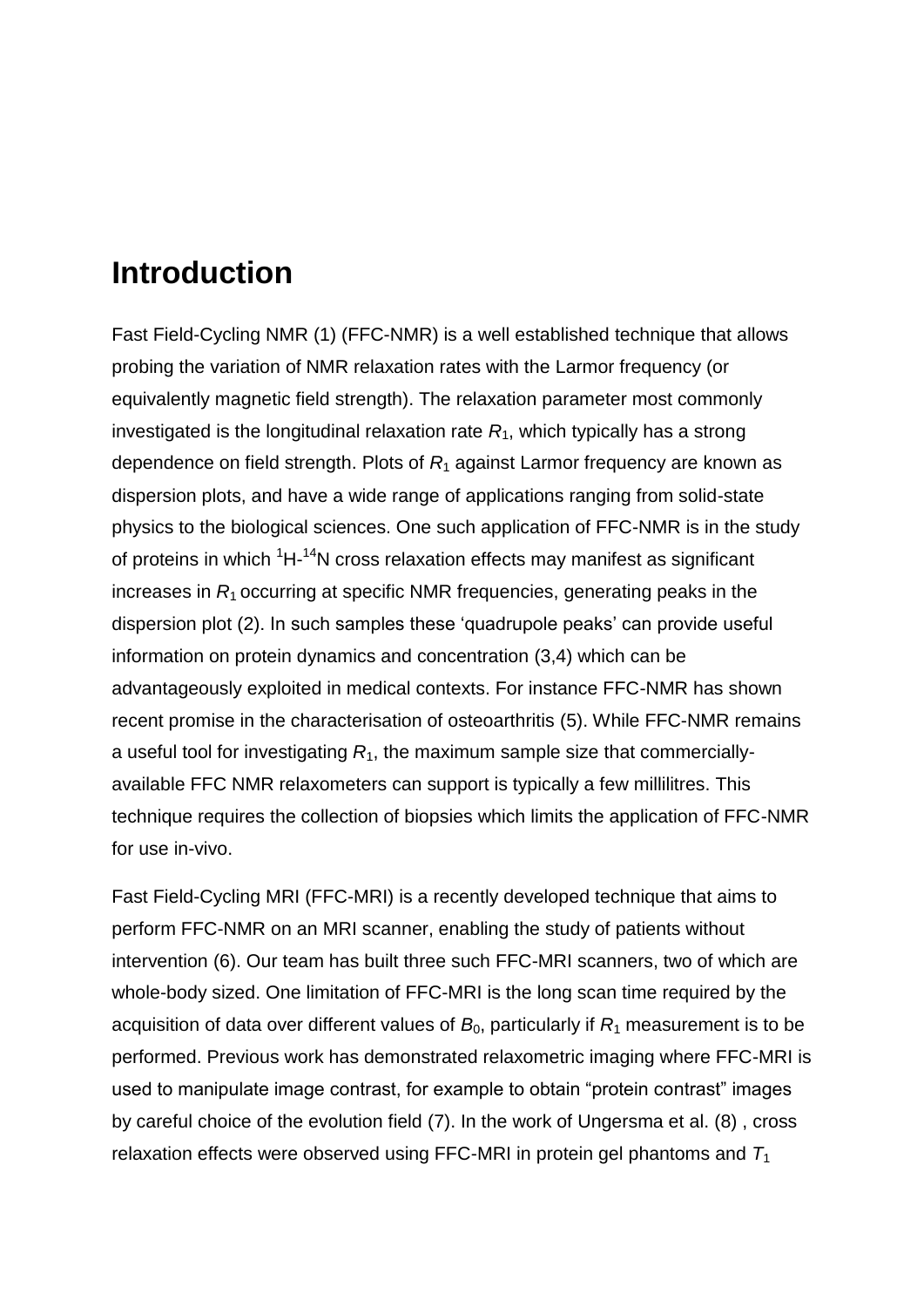dispersion contrast demonstrated in-vivo. Another approach is to use PRESS localisation (9) to obtain signal from a specific volume and to deduce  $R_1$ . This method is much faster than relaxometric imaging but is limited to voxel based experiments rather than entire images. It also requires good tissue homogeneity over the region of interest.

A related technique, known as Delta Relaxation Enhanced MR (dreMR) (10) has been demonstrated at high field MRI, where a resistive magnet is used to offset the main magnetic field in order to derive new contrast from changes in  $R_1$ . In contrast to FFC-MRI, which relies upon the inherently large variation in  $R<sub>1</sub>$  present at low field, dreMR exploits the relative invariance of  $R_1$  with  $B_0$  in tissues at high field to enhance the contrast generated by exogenous contrast agents.

In this work we present an adaptation of the well-known Fast Spin-Echo (FSE) imaging sequence, alternatively known as RARE (11), for use with FFC-MRI, known as Field-Cycling Fast Spin-Echo (FC-FSE), with the aim of achieving relaxometric imaging in a whole body scanner in a fraction of the time than is currently possible using existing field-cycling imaging techniques. FSE-type sequences have previously been demonstrated in similar fields such as prepolarized MRI (12,13), and dreMR (14), demonstrating its viability for field-cycling techniques.

In this report we have evaluated our sequence against conventional spin-echo imaging and validated  $R_1$  dispersion plots obtained from phantoms against results obtained using a commercial fast field-cycling relaxometer. We have also demonstrated an initial proof of concept in a human volunteer.

### **Methods**

A full description of FFC-NMR and its applications can be found in references (1,15) and a review of its extension to MRI is described in reference (6). The general basis for both FFC-NMR and FFC-MRI is that the primary magnetic field  $B<sub>0</sub>$ , which is typically held static in conventional magnetic resonance, is now deliberately switched to different levels during the pulse sequence. A general field-cycling pulse sequence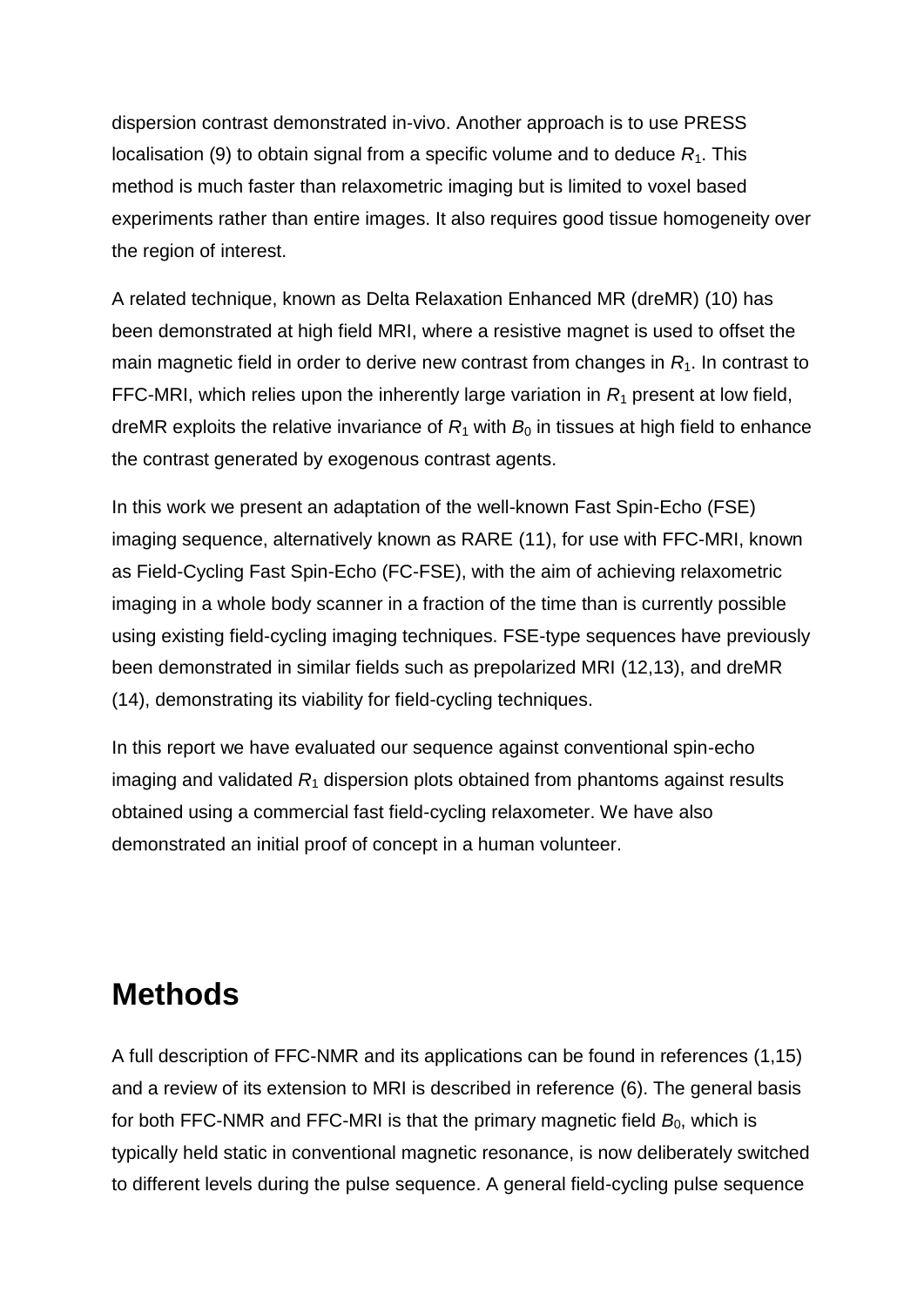can be described in terms of three periods: polarisation, evolution and detection. During polarisation the field is typically held at its maximum value  $B_0^P$  in order to increase the longitudinal magnetisation  $M<sub>z</sub>$ . Immediately following polarisation the magnetic field is ramped to a chosen evolution field  $B_0^E$  where the spins undergo relaxation with a time constant  $R_1^E$ . Finally the field is returned to the scanner's native field  $B_0^D$  where the NMR signal is detected. As detection occurs at the same field regardless of  ${B_0}^{\text{E}}$  the system need not be adjusted or retuned for each new field. For cases where the switching time between magnetic fields occurs on a timescale much shorter than the  $T_1$  of the sample the technique is then known as Fast Field Cycling (FFC). FFC is typically accomplished using either an electromagnet to rapidly vary the field experienced by the sample or by physically shuttling the sample within in the fringe field of a permanent magnet to accomplish the same result. FFC-MRI systems are generally of the former design given the practical difficulty of shuttling large, or living samples in short time periods.

#### *Materials*

All imaging was carried out using a home-built, field-cycling, whole-body imager (16). The imager is comprised of a permanent magnet (Field Effects Inc., MA, USA) which provides a detection field of 59 mT and a coaxial saddle-shaped resistive coil (Magnex Scientific Ltd., UK) that enables field-cycling through field compensation. The effective  $B_0$  range of this system is 1 mT to 120 mT.

The system is controlled using a commercial console (SMIS Ltd., UK) and is equipped with a 1-kW peak power RF amplifier (Marconi Ltd, UK). Images were obtained using a 30-cm inner diameter transmit/receive Helmholtz RF head coil. To validate the accuracy of *R*<sup>1</sup> measurements FFC-MRI results were compared against those obtained from a FFC-NMR commercial bench-top relaxometer (SMARtracer, Stelar s.r.l, Italy).

#### *Sequence Design*

The FC-FSE pulse sequence was developed by combining a conventional inversionrecovery fast spin-echo sequence with a field-cycling step which takes place during the recovery period (Figure 1). Selective 5-lobe sinc RF pulses were used for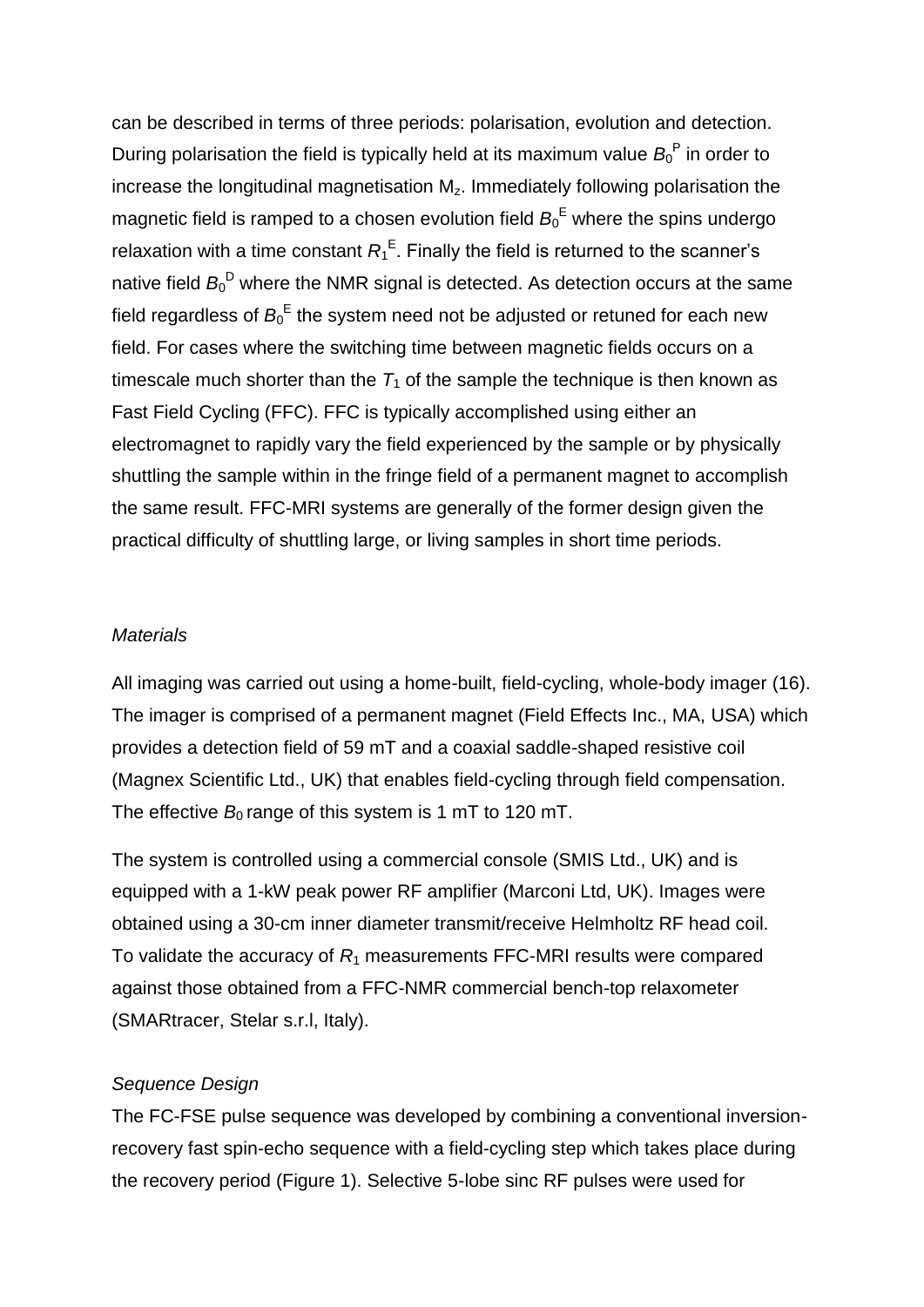excitation and selective Gaussian RF pulses were used for refocusing, both using a bandwidth of 1.5 kHz. Crusher gradients were applied on either side of the refocusing pulses to avoid spurious out-of-slice signal. Inversion was performed using a selective hyperbolic secant pulse with duration of 10 ms which, along with the selective excitation and refocusing pulses, enabled interleaved multislice acquisitions. Phase encoding was arranged in a centric ordered fashion in order to retain maximum SNR and  $T_1$  contrast, at a cost of spatial resolution at higher echotrain lengths (ETL). Hardware constraints limited the minimum echo spacing to approximately 34 ms. For this reason implementations of the sequence with an ETL greater than 8 were impractical due to SNR constraints. During image reconstruction a first-order phase correction was applied in order to correct for imperfect rewinder gradient pulses.

#### *Image Quality Evaluation*

Image quality was tested using a 200-mm diameter circular resolution phantom filled with a solution of 0.2-mM MnCl<sub>2</sub> prepared in deionised water (Figure 2). The image quality obtained using the FC-FSE sequence was qualitatively evaluated by collecting three images using echo train lengths of 2, 4 and 8 and comparing them against a conventionally acquired spin-echo image using a field of view of 240 x 240 mm, matrix size 128 x 128, slice thickness 20 mm, TE 36 ms, TR 1000 ms, evolution field 30 mT, evolution time 150 ms, echo spacing 36 ms and NEX 4.

#### *Relaxometry Measurement Validation*

Two phantoms were prepared for validating  $R_1$  measurements. The first phantom consisted of 100 mL 15 % w/v Bovine Serum Albumin (BSA) cross-linked with 15% glutaraldehyde and 0.05-mM MnCl<sub>2</sub> prepared in deionised water. The second phantom consisted of 100 mL 0.2-mM MnCl<sub>2</sub> prepared in deionised water. All reagents were sourced from Sigma Aldrich, UK. The phantom compositions were chosen to have similar  $R_1$  dispersion values as would be expected from human muscle tissue with and without quadrupole signal. Relaxometric phantom images were obtained with parameters as follows: field of view of 155 x 155 mm, matrix size 64 x 64, slice thickness 30 mm, TE 34 ms, TR 1000 ms, echo spacing 34 ms, ETL 4, evolution time 180 ms and NEX 4. 34 evolution field strengths were used, ranging from 34 to 72 mT and including the reference field at 59 mT. A delay of 60 ms was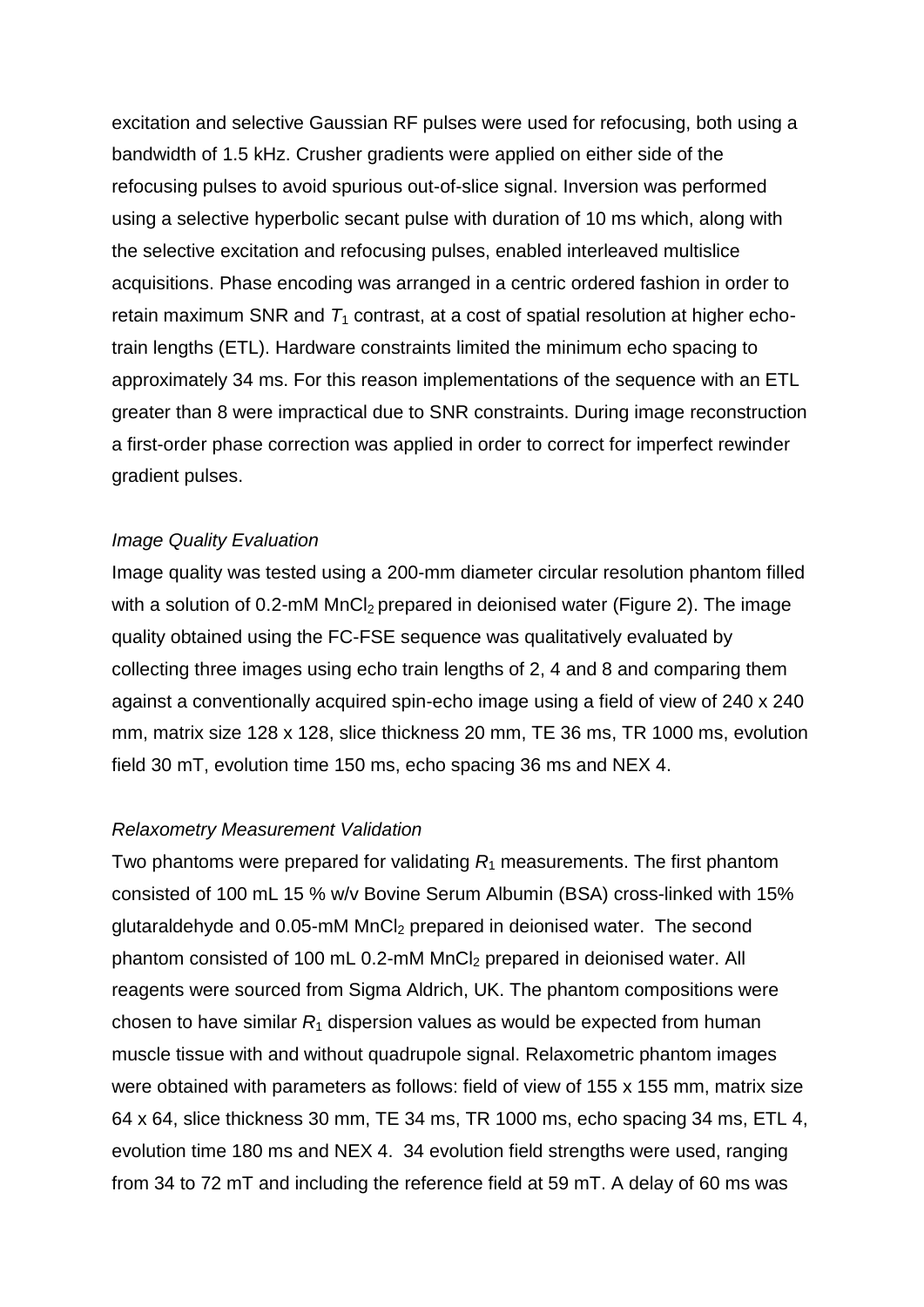included immediately following field-cycling and prior to excitation to allow for field stabilisation. The total scan time was 37 minutes.

The duration of the post field-cycling delay was chosen to ensure that no artefacts due to  $B<sub>0</sub>$  instability manifested in images. Such artefacts range from blurring in moderate cases, resulting from  $B<sub>0</sub>$  'ringing' occurring in the readout period, to a near total loss of signal in severe cases due to irreversible spin dephasing following excitation. Figure 3 shows the effects of shorter delays. With a delay of 60 ms no degradation is evident. When the delay is shortened to 40 ms there is a visible loss of signal and slight blurring. In the extreme case of a 15 ms delay there is a near complete loss of signal.

#### *Initial In-Vivo Evaluation*

FC-FSE images were obtained of the thigh of an adult male human volunteer. The acquisition parameters used were: field of view 320 x 320 mm, matrix size 128 x 128, slice thickness 20 mm, TE 36 ms, TR 1000 ms, echo spacing 36 ms, ETL 4, NEX 3, evolution time 150 ms. 25 evolution field strengths were used, ranging from 40 mT to 70 mT, including a reference field image acquired at 59 mT, which is shown in Figure 5 (left). The post field-cycling delay was 60 ms. Total scan time was 40 minutes.

All raw data was exported, reconstructed and analysed using in-house software written using MATLAB R2012a (The MathWorks, Inc., MA, USA).

### **Results**

Experiments were carried out to confirm the accuracy and robustness of *R*<sup>1</sup> measurements, to ensure that images obtained using the sequence were artefact free and to test the feasibility for use on human subjects.

#### *Image Quality*

Image quality was assessed by visually comparing images obtained using FC-FSE with a range of echo train lengths, with a constant evolution field of 30 mT, against a conventionally acquired spin-echo image (Figure 2). For low-speed up factors using only two echoes there was little observable difference between the FC-FSE image and the spin-echo image. When using an ETL of 4 modest blurring was present while for ETLs of 8 and above severe blurring was evident. For the spin echo image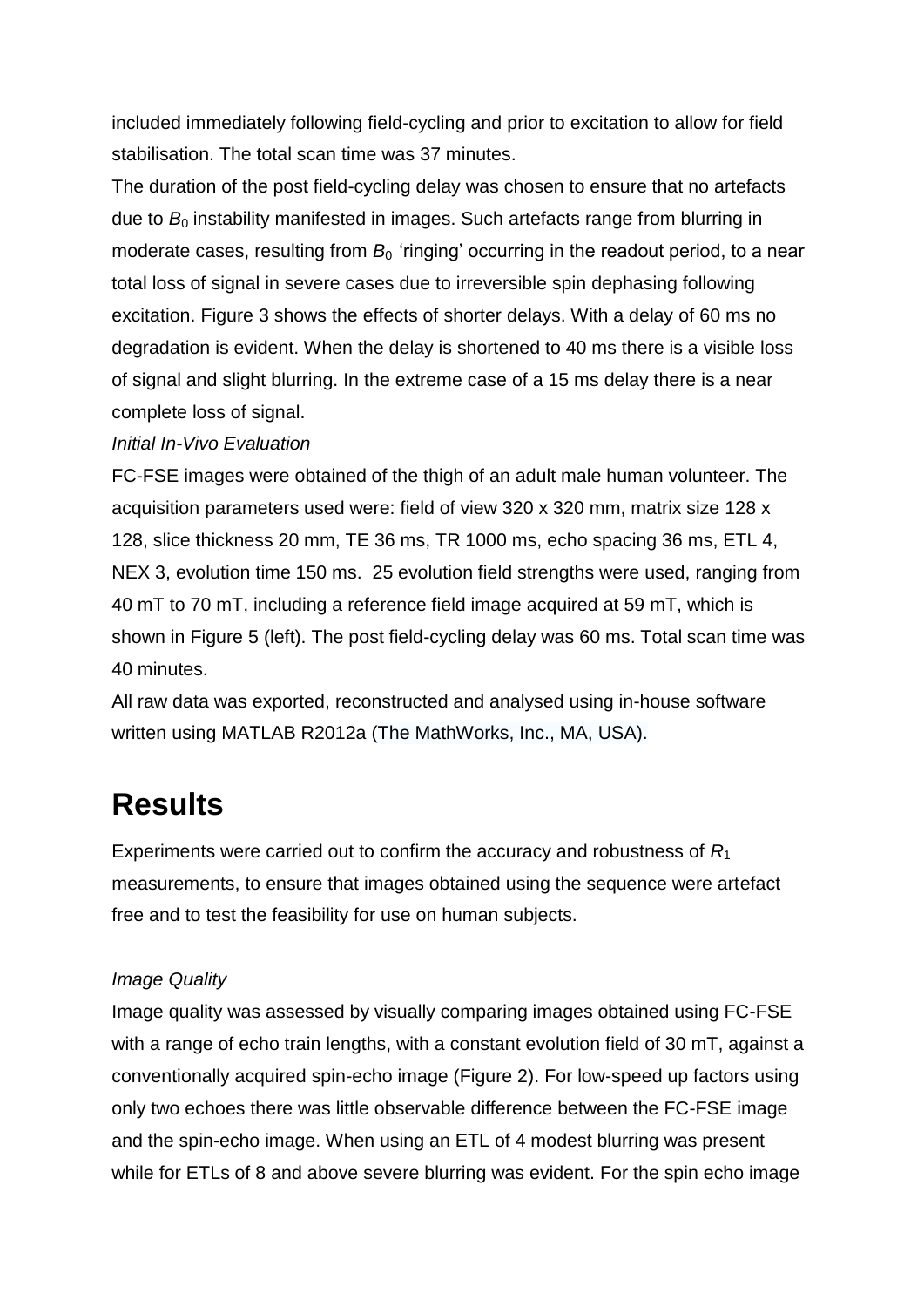A the SNR was determined to be 17.4. The SNRs for the three FC-FSE images B-D was 17.7, 16.8 and 13.8 respectively. All images obtained exhibited significant intensity inhomogeneity which has been attributed to  $B<sub>1</sub>$  inhomogeneity. This was not deemed likely to have a significant impact on *R*<sup>1</sup> measurement accuracy as the distortion was consistent throughout all experiments and an adiabatic pulse was used for inversion.

#### *Relaxometry*

Images were acquired of a setup consisting of two phantoms, one containing a solution of MnCl<sub>2</sub> and the second containing a solution of crosslinked BSA, across a range of field strengths. Each image corresponded to a specific field strength. From these images *R*<sup>1</sup> dispersion plots were derived by manually selecting a region of interest and then using the mean voxel value within that area to determine  $R_1$  at the evolution field corresponding to that image, using a two-point method (17,18). For each solution two dispersion curves were calculated and compared: the first was acquired using the method described and the second was taken from the commercial relaxometer (Figure 4). The results obtained using the FC-FSE sequence and those obtained using the relaxometer showed good agreement for both the test objects.

#### *In-Vivo*

As a proof-of-principle, images were acquired of a human volunteer's thigh using the FC-FSE sequence. Regions of interest were drawn around a region containing muscle tissue (Figure 5) and a muscle-free region containing fat. Dispersion curves were derived using the same method as for the relaxometry phantoms. The dispersion curve for the region of muscle showed distinct quadrupole peaks centred around 2.1 MHz and 2.7 MHz. These can be attributed to the presence of immobile protein within the muscle. The dispersion curve for the region containing no muscle showed no quadrupole peaks (data not shown) as this tissue contains much less immobile protein.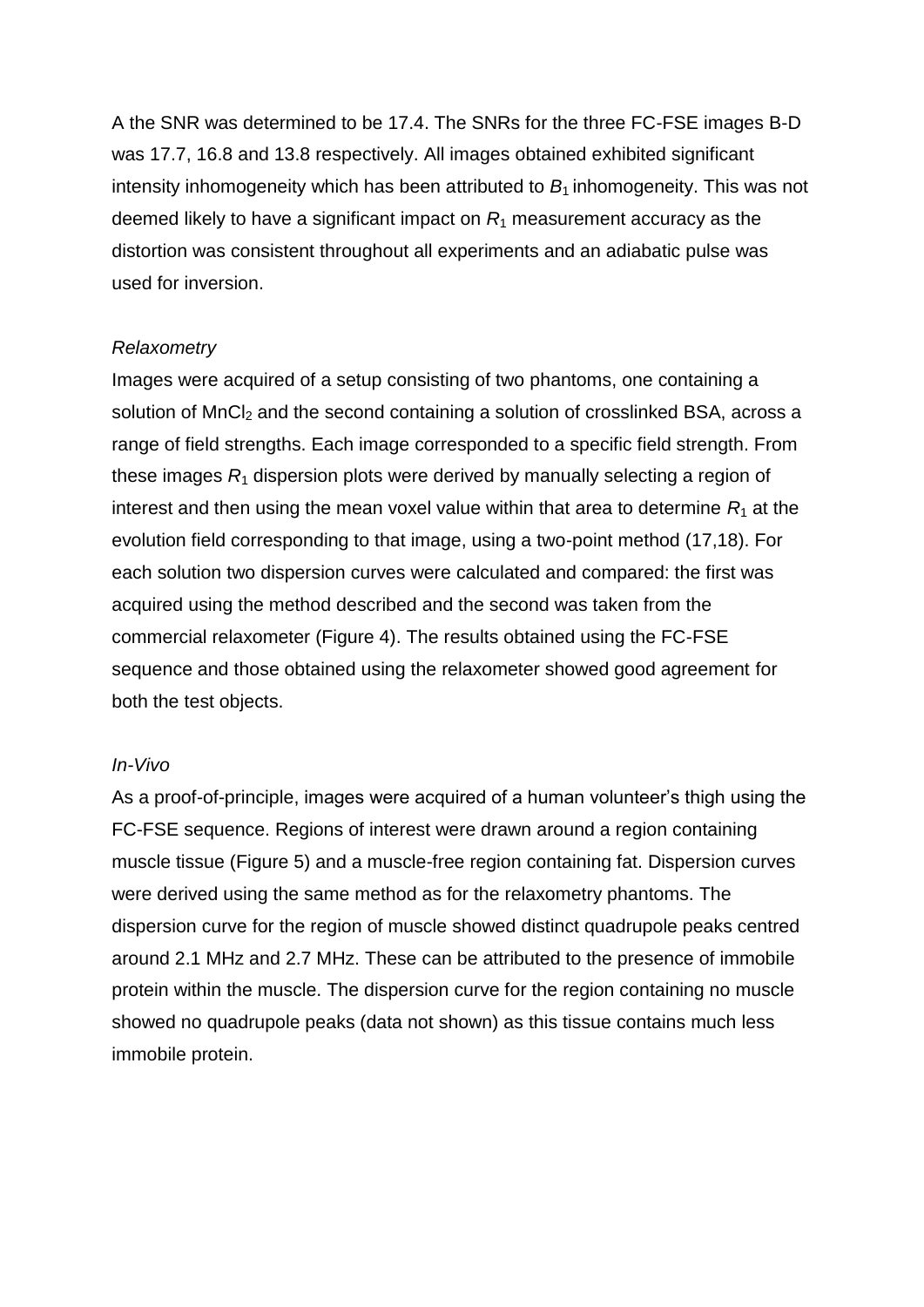## **Discussion and Conclusion**

We have presented a successful implementation of a field-cycling fast spin-echo imaging sequence and have demonstrated that it can be used to derive *R*<sup>1</sup> dispersion curves with comparable accuracy to conventional FFC-NMR methods. Speed-up factors of up to four-fold have been demonstrated with little or no image distortion and little change in SNR. Careful choice of phase encoding order enables the trade-off of speed-up factor against image resolution.

The technique has been demonstrated to be sufficiently sensitive to detect quadrupole peaks in phantoms and in-vivo and their location is in agreement with results in the literature (2)*.* Furthermore the relatively short scan times permit human studies to be performed in a reasonable timeframe. For comparison the in-vivo results described in this work, which took approximately 40 minutes to acquire, would have taken nearly 2 hours 40 minutes to obtain using previous methods, making human studies infeasible.

There are a number of potential avenues where future work might build upon the results described here. The ability to directly measure protein concentration through detection of quadrupole peaks has potential application in the study of sarcopenia and other muscle wasting conditions. Alternatively, it has been shown in an in vitro model of thrombosis (3) that protein concentration can be used as a direct measure of fibrin concentration. This highlights a potential application of FFC-MRI in the detection and assessment of thrombosis. Even in the absence of quadrupole peaks, the ability to unlock *R*<sup>1</sup> dispersion may offer benefits over conventional methods. It has long been known that the  $R_1$  dispersion of human tissue changes with disease. Koenig et al. first described significant differences in cancerous human breast compared to healthy tissue (19). In this context FFC-MRI might provide a means of characterisation and grading of tumours.

In conclusion this report describes a rapid and robust method for relaxometric imaging on a FFC-MRI scanner. It is a combination of the well-known RARE imaging sequence with the fast field-cycling technique and provides a means of measuring *R*1 dispersion data across the full evolution field range permitted by the scanner with a minimum of image artefacts and with a speed up factor of up to 4 fold compared to spin-echo or gradient echo techniques. This paves the way for a range of FFC-MRI applications in clinical research where scan time can be a critical factor.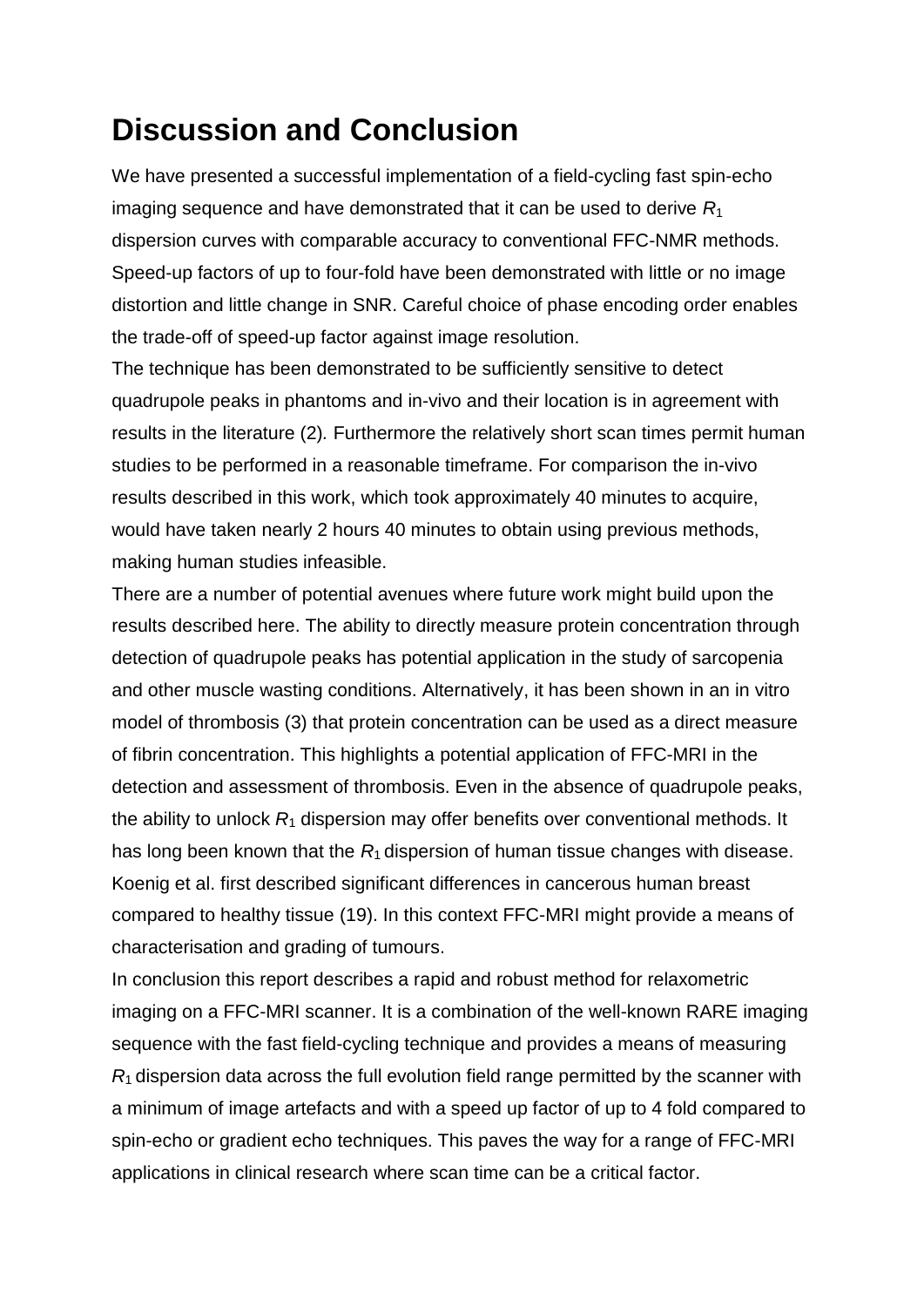#### **References**

1. Kimmich R. Field-cycling NMR relaxometry. Prog. Nucl. Magn. Reson. Spectrosc. 2004:257–320. doi: 10.1007/978-3-642-60582-6.

2. Winter F, Kimmich R. Spin lattice relaxation of dipole nuclei ( $I = 1/2$ ) coupled to quadrupole nuclei ( $S = 1$ ). Mol. Phys. 1982;45:33-49. doi: 10.1080/00268978200100031.

3. Broche LM, Ismail SR, Booth NA, Lurie DJ. Measurement of fibrin concentration by fast field-cycling NMR. Magn. Reson. Med. 2012;67:1453–7. doi: 10.1002/mrm.23117.

4. Jiao X, Bryant RG. Noninvasive measurement of protein concentration. Magn. Reson. Med. 1996;35:159–61.

5. Broche LM, Ashcroft GP, Lurie DJ. Detection of osteoarthritis in knee and hip joints by fast field-cycling NMR. Magn. Reson. Med. 2012;68:358–62. doi: 10.1002/mrm.23266.

6. Lurie DJ, Aime S, Baroni S, Booth NA, Broche LM, Choi C-H, Davies GR, Ismail S, Ó Hógáin D, Pine KJ. Fast field-cycling magnetic resonance imaging. Comptes Rendus Phys. 2010;11:136–148. doi: 10.1016/j.crhy.2010.06.012.

7. Carlson JW, Goldhaber DM, Brito A, Kaufman L. MR relaxometry imaging. Work in progress. Radiology 1992;184:635–9.

8. Ungersma SE, Matter NI, Hardy JW, Venook RD, Macovski A, Conolly SM, Scott GC. Magnetic resonance imaging with T1 dispersion contrast. Magn. Reson. Med. 2006;55:1362–71. doi: 10.1002/mrm.20910.

9. Pine KJ, Davies GR, Lurie DJ. Field-cycling NMR relaxometry with spatial selection. Magn. Reson. Med. 2010;63:1698–702. doi: 10.1002/mrm.22346.

10. Alford JK, Rutt BK, Scholl TJ, Handler WB, Chronik BA. Delta relaxation enhanced MR: improving activation-specificity of molecular probes through R1 dispersion imaging. Magn. Reson. Med. 2009;61:796–802. doi: 10.1002/mrm.21933.

11. Hennig J, Nauerth A, Friedburg H. RARE imaging: a fast imaging method for clinical MR. Magn. Reson. Med. 1986;3:823–33.

12. Kegler C, Seton HC, Hutchison JMS. Prepolarized fast spin-echo pulse sequence for low-field MRI. Magn. Reson. Med. 2007;57:1180–4. doi: 10.1002/mrm.21238.

13. Matter NI, Scott GC, Venook RD, Ungersma SE, Grafendorfer T, Macovski A, Conolly SM. Three-dimensional prepolarized magnetic resonance imaging using rapid acquisition with relaxation enhancement. Magn. Reson. Med. 2006;56:1085– 95. doi: 10.1002/mrm.21065.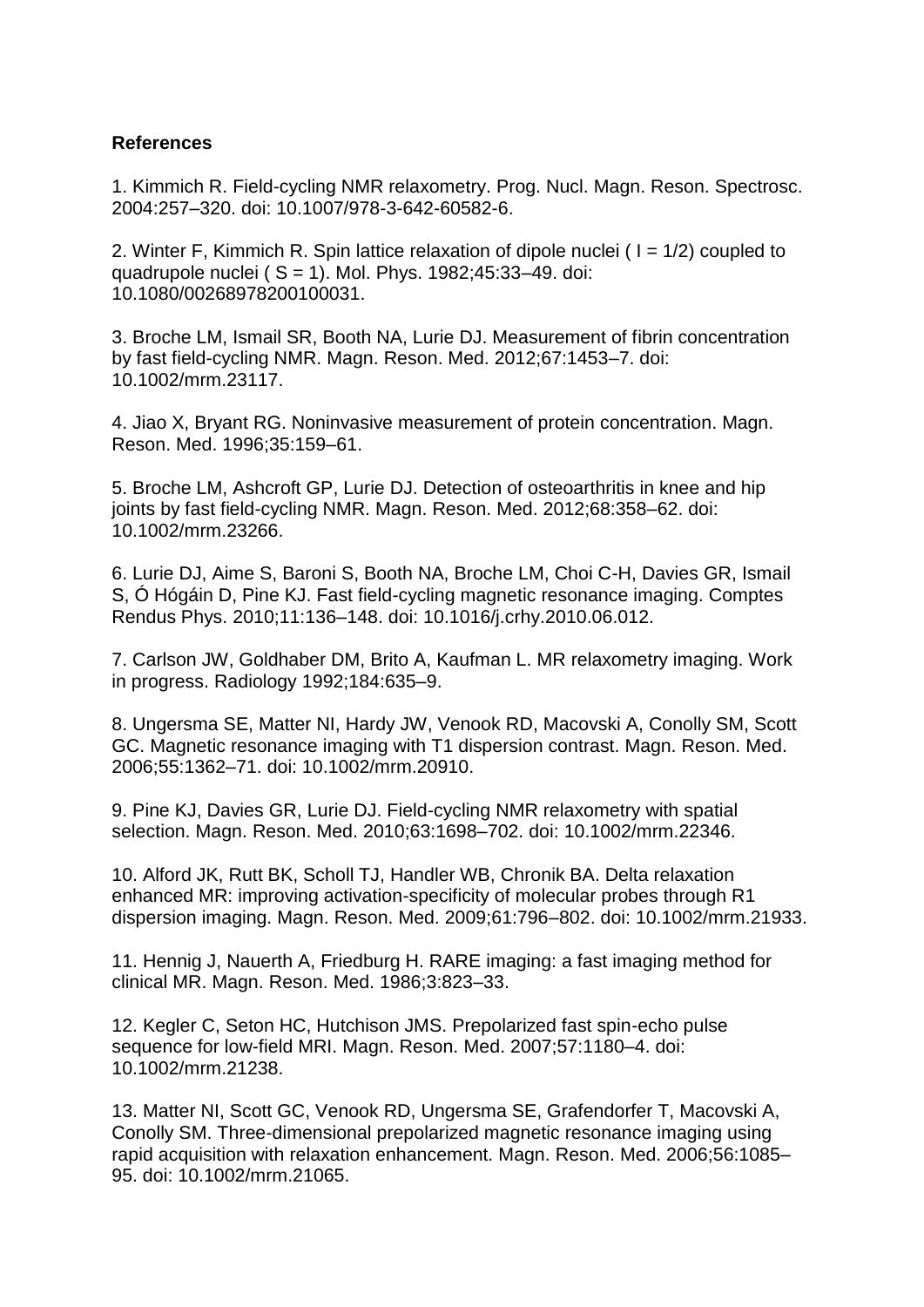14. Hoelscher UC, Lother S, Fidler F, Blaimer M, Jakob P. Quantification and localization of contrast agents using delta relaxation enhanced magnetic resonance at 1.5 T. MAGMA 2012;25:223–31. doi: 10.1007/s10334-011-0291-6.

15. Anoardo E, Galli G, Ferrante G. Fast-field-cycling NMR: Applications and instrumentation. Appl. Magn. Reson. 2001;20:365–404. doi: 10.1007/BF03162287.

16. Lurie DJ, Foster MA, Yeung D, Hutchison JM. Design, construction and use of a large-sample field-cycled PEDRI imager. Phys. Med. Biol. 1998;43:1877–86.

17. Lin MS, Fletcher JW, Donati RM. Two-point T1 measurement: wide-coverage optimizations by stochastic simulations. Magn. Reson. Med. 1986;3:518–33.

18. Broche LM, Ross PJ, Pine KJ, Lurie DJ. Rapid multi-field T1 estimation algorithm for Fast Field-Cycling MRI. J. Magn. Reson. 2014;238:44–51.

19. Koenig SH, Brown RD. Determinants of Proton Relaxation Rates in Tissue. Magn. Reson. Med. 1984;1:437–449. doi: 10.1002/mrm.1910010404.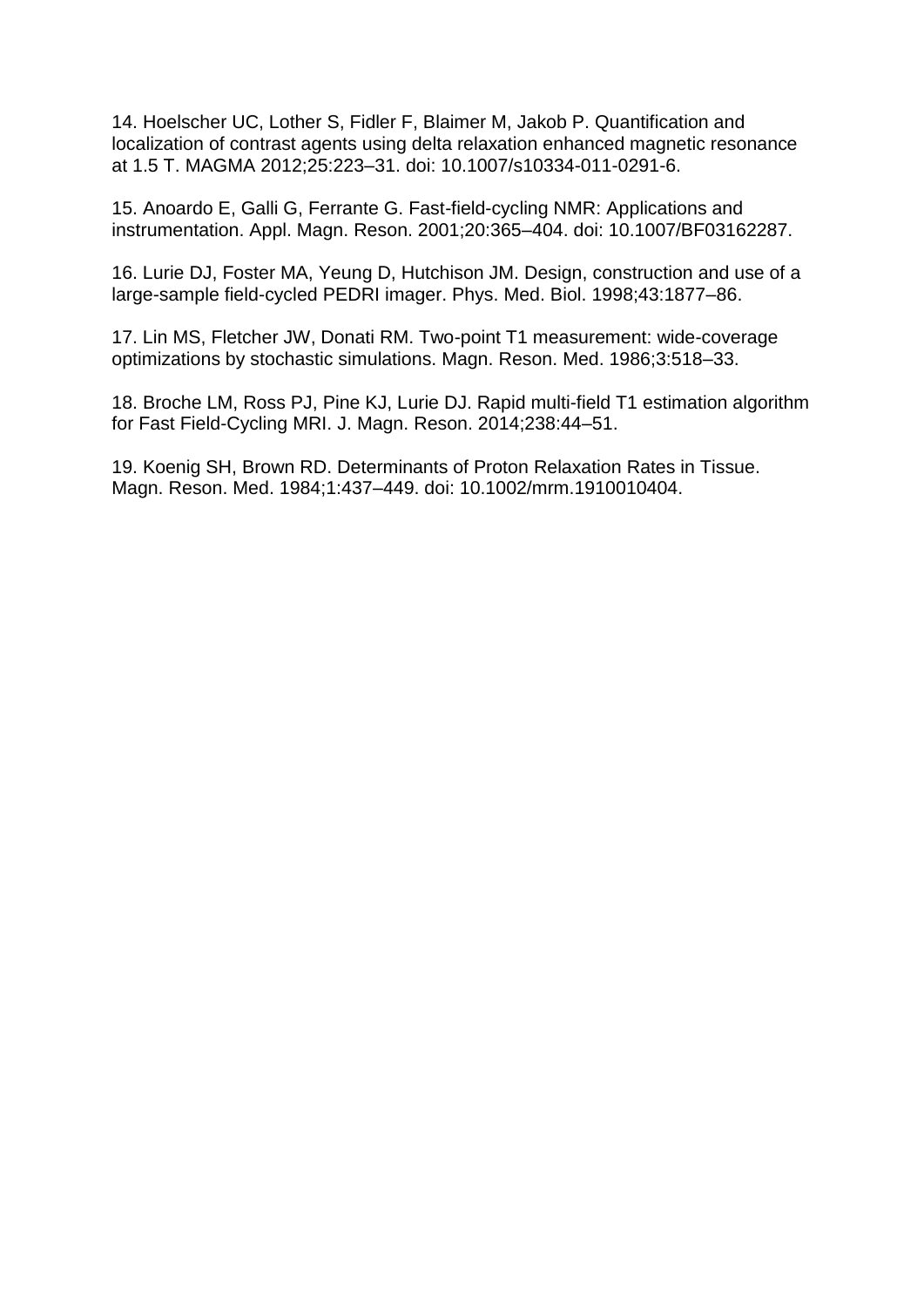

Figure 1: Timing of the FC-FSE sequence with an ETL of 2, showing inversion by means of an adiabatic full-passage (AFP) RF pulse, field-cycling preparation and finally excitation and readout.



Figure 2: Resolution phantom images obtained at an evolution field of 30 mT. Image A was obtained using a conventional spin-echo sequence (i.e.  $ETL = 1$ ) while images B-D were obtained using the FC-FSE sequence with ETLs of 2, 4 and 8 respectively Non-uniform image intensity (top to bottom) can be observed in all the images, which has been attributed to  $B_1$  inhomogeneity, and is independent of the speed-up factor used.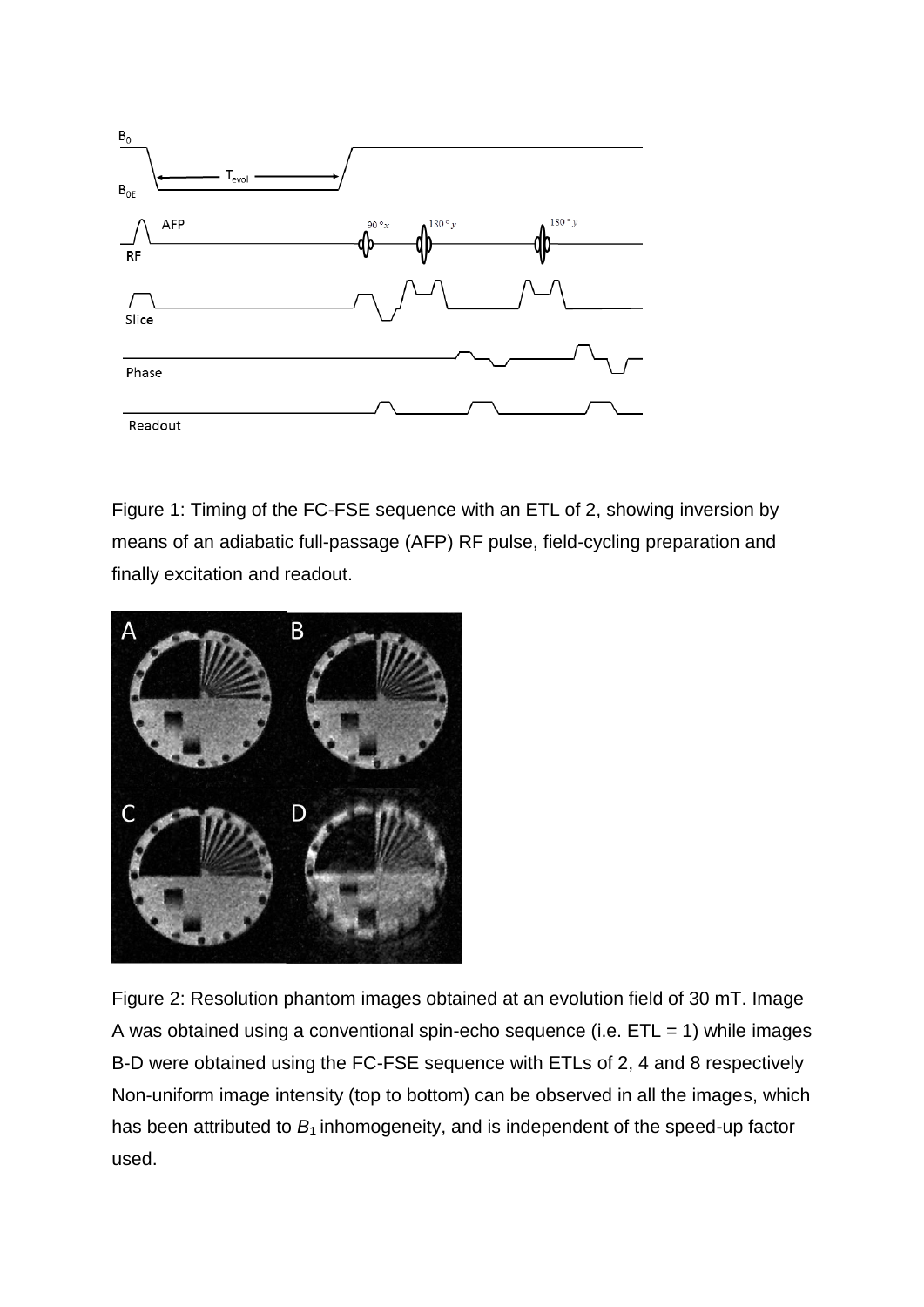

Figure 3: Images collected at an evolution field of 30 mT demonstrating the need for a delay immediately following field-cycling to allow the resistive magnet to settle. The settling times from left to right were 60 ms, 40 ms and 15 ms.



Figure 4: Left: phantom images used to validate the accuracy of  $R_1$  measurements. The square phantom consists of a solution of  $0.2$ -mM of  $MnCl<sub>2</sub>$  while the circular phantom consists of 15% v/w bovine serum albumin cross-linked with 15% glutaraldehyde. Right: Dispersion curves from the  $MnCl<sub>2</sub>$  solution (top) and BSA solution (bottom) derived using the FC-FSE sequence (triangles) compared against a dispersion plot from a commercial relaxometer (open circles).